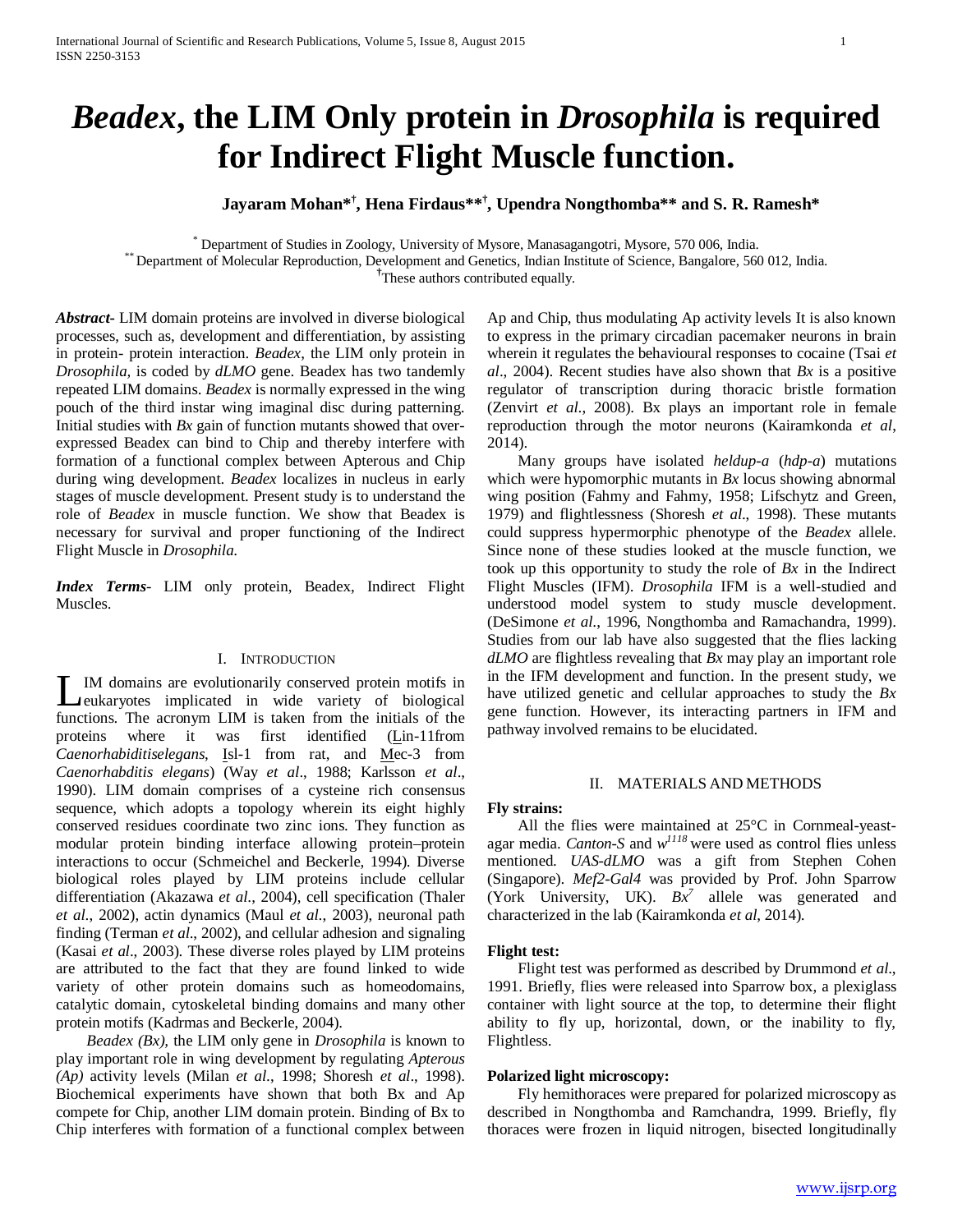using a razor blade, dehydrated in alcohol series, cleared in methyl salicylate and mounted using DPX mounting medium. The hemithoraces were observed in Olympus SZX12 microscope and photographed using Olympus C-5060 camera under polarized light optics.

# **Immunocytochemistry:**

 Desired tissues were dissected, fixed in 4% paraformaldehyde and washed with phosphate buffered saline containing 0.3% Triton-X (PBTx). Blocking was done in 2% horse serum for 1hour. Samples were then incubated in primary antibody overnight at 4°C rocking. Post incubation in primary antibody, samples were washed thrice with PBTx for 10min each followed by blocking in horse serum for 1hr. Incubation in secondary antibody was done for 2hrs at room temperature. Secondary antibody tagged with appropriate fluorochrome (Molecular probes) was used in 1:1500 dilution. Washing with phosphate buffered saline containing 0.05% Tween-20 was done three times for 10min each. Finally, tissue samples were mounted in mounting media vectashield (Vector laboratories H-1000). Rat Anti–dLMO antibody was given by Stephen Cohen and was used in 1:50 dilution (Milan *et al*., 1998). Anti-Twist antibody for myoblast staining was diluted to 1:2500 (Gift from Martin Milner, St. Andrews University, UK). Anti-Erect wing antibody (1:500) (Sudipto and Vijayaraghavan, 1998) was used to track the myoblast nuclei in pupal stage. *Phalloidin*-*TRITC* (Sigma Aldrich) staining was done to counterstain the F-actin in muscles. Confocal images were acquired using a laser scanning confocal microscope (LSM 510, Carl Zeiss).

## **Transmission Electron Microscopy:**

 Adult hemi-thoraces were dissected in phosphate buffered saline (PBS, pH 7.2) and fixed overnight at 4°C in 3% glutaraldehyde (Electron Microscopy Sciences) in sodium cacodylate buffer, pH 7.14. Tissues were washed with sodium cacodylate buffer (x2, 15 minutes), and then fixed with 1% osmium tetroxide in buffer (90 minutes), dehydrated through alcohol series, en-bloc stained with 2% uranyl acetate in 95% ethanol (1 hour), followed by final dehydration in absolute ethanol (x2, 30 minutes). Clearing was done in propylene oxide (x2, 15 minutes) to facilitate infiltration. Infiltration was done by keeping the tissues in 1:1 propylene oxide: Epoxy Resin (overnight), followed by three changes (3x3 hours) in embedding medium. Tissues were oriented and kept at 60°C for 48 hours for resin polymerisation. Sections were cut (Leica EM UC6), stained with uranyl acetate for 2 hours, washed in distilled water, dried and stained with lead citrate for 5-7 minutes and finally washed. Images were captured using an FEI Tecnai electron microscope.

# **Reverse transcriptase PCR (RT-PCR):**

 Two days old flies were collected and frozen in 70% alcohol in -80°C. IFM were dissected from these flies and total RNA was isolated using Sigma Trizol reagent using manufacturer's protocol. Complementary DNA (cDNA) was prepared using Fermentas first strand cDNA kit. Primers used for the study are enlisted in Table 1. Fermentas 2X PCR mix was used for the PCR amplification. RT-PCR primers used are rp49F - TTCTACCAGCTTCAAGATGAC, rp49R GTGTATTCCGACCACGTTACA, Bx-RA-F-

#### III. RESULTS AND DISCUSSIONS

# **Expression profiling of** *dLMO* **in developing IFM.**

 To understand the gene function we need to know whether the gene is expressed in the tissue of interest. Both the major isoforms *Bx-RA* and *Bx-RB* were present in Dorsal Longitudinal Muscles, a subset of IFM, when *Bx* isoform specific primers were used. (Figure 1 A). Then to know whether Bx is present during IFM development, we resorted to antibody staining specific to dLMO protein. Previous reports have shown *Bx* expression in wing imaginal disc where it regulates the dorsal– ventral (DV) patterning of the wing. However, its role in muscle development was not studied so far even though *heldup-a* (*hdpa*) mutations isolated in *Bx* locus showed flightlessness (Shoresh *et al*., 1998).RNA in situ hybridization for *Bx* in wing imaginal disc showed *Bx* expression in the wing disc notum (Asmar *et al*., 2008). Myoblasts which give rise to IFM are also present in the notum region of the wing imaginal disc (Bate *et al*., 1991; Fernandes and VijayRaghavan, 1993; Roy and VijayRaghavan, 1998). Antibody staining for dLMO in wing imaginal disc revealed that it is expressed in the myoblasts and colocalizes with twist (*twi*), a bHLH transcription factor expressed in all the adult myoblasts (Figure 1 B-B").

 Myoblasts in the wing imaginal disc fuse to the larval oblique muscle (LOM) during pupal metamorphosis to give rise to DLM (Fernandes *et al*., 1991). Since myoblasts adhered to wing imaginal disc stained positive for Bx in IHC, we followed the expression in the IFM to check if Bx expresses in developing myofibre. Since vertebrate LMO1-4 genes show nuclear expression (Kadrmas and Beckerle, 2004; Joshi *et al*., 2009) we wanted to check if Bx also shows nuclear expression. Colocalization of Bx was done with Erectwing (EWG), which is a known nuclear transcription factor. EWG is a good marker for nuclear staining in developing IFM and expresses during a very short window of IFM development (Roy *et al*., 1998). Bx predominantly localizes in the cytosol and does not colocalize with EWG in developing IFM. However, nuclear expression of Bx could be seen in the unfused myoblasts at 24hrs APF (Figure 1 C-C''). The horizontal section (Figure 1 D-D") of the IFM shows parallel arrangement of the myofibrils. Bx does not show any colocalization with the *Phalloidin-TRITC* stained myofibrils nor does it appear to be localized to the sarcomeric structure. The staining could also be seen prominently in the space which demarcates the two bundles of myofibres such kind of cytosolic localization of the LIM protein in muscles has not been reported in *Drosophila*.

# *Beadex* **null allele shows muscle defects.**

 *Bx* hypomorphic alleles were generated as described in Kairamkonda *et al*., 2014. Out of many lines generated *Bx7* was null for both the isoforms *Bx-RA* and *Bx-RB* (Kairamkonda *et al*., 2014) and showed the wings up phenotype. When the fight test was performed the  $Bx^7$  flies were completely flightless when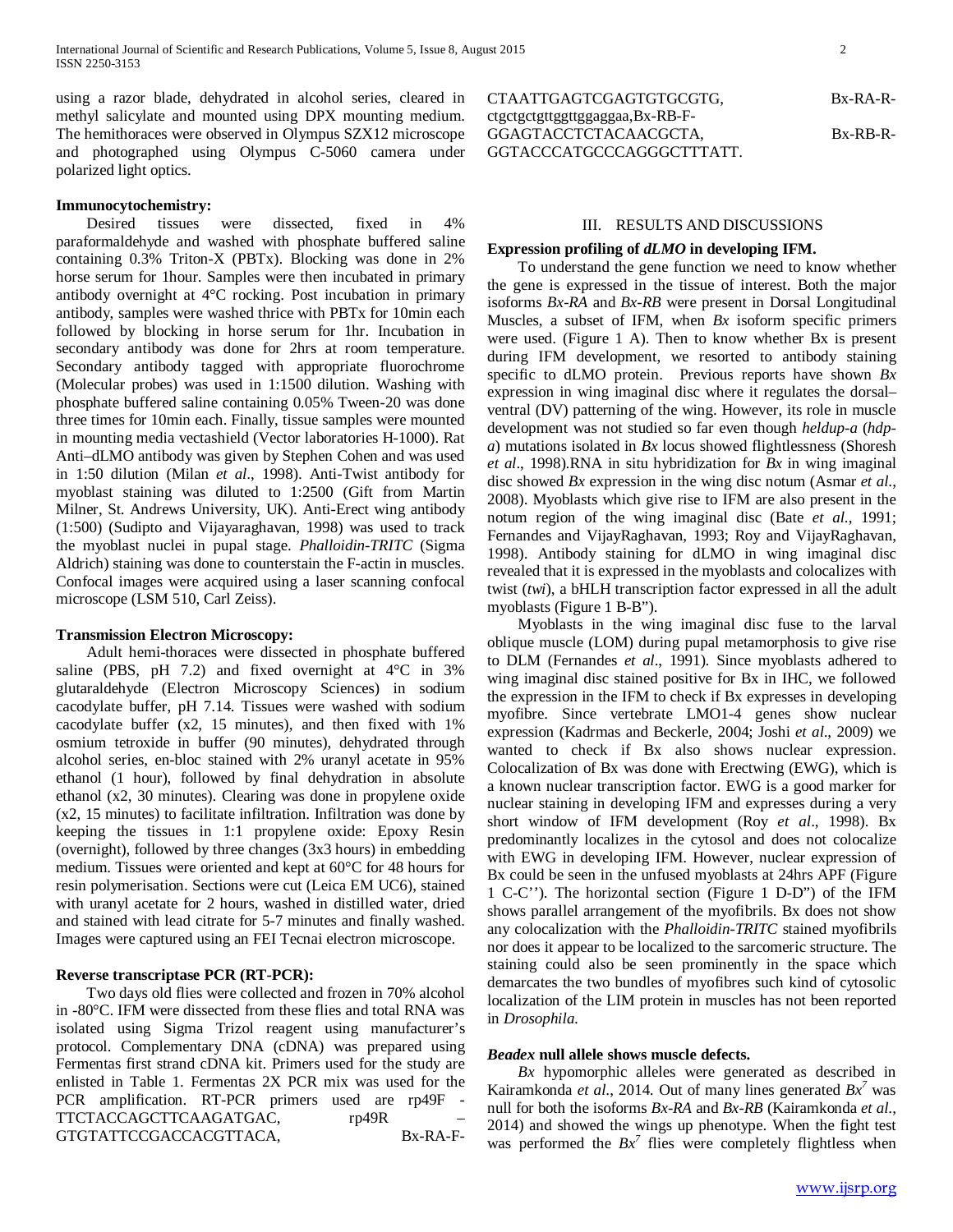compared to wildtype counterparts. So this drove us to look for any defect in the IFMs of the null flies. The IFMs of *Bx7* showed six normal muscle fascicles under polarized light microscopy (Figure 2 A-A'). The confocal images (Figure B-B') showed normal sarcomere structures when stained for actin. Electron micrographs (Figure 2 C' and C'') show muscle defects at the ultrastuctural level. The white arrows indicate that there are missing myofilaments in the sarcomere and the black arrow indicate that there is distorted M-line in  $Bx^7$  compared to normal arrangement in wildtype flies (Figure 2C). This suggests that *Bx* is important in structural maintenance and function. It was also noticed that the mutant flies have less longevity than wildtype flies. Further studies can reveal how this protein interacts with other proteins to restore muscle structure and function.

# **Targeted overexpression of the** *Bx* **in IFM leads to muscle deformities.**

 *Mef2-Gal4* expresses very strongly in the adult muscles including IFM (Roper *et al*, 2005). Overexpression of Bx using single copy of *Mef2-Gal4* showed very severe phenotype and none of the individuals could survive until adulthood. Pupae inside the pupal case showed abnormal development at early stage and later shrink in size and do not develop further. Late stage pupae were dissected to expose their IFM. Sarcomeric organization of the DLM fibre stained with Phalloidin–TRITC shows defects in Z-disc (Figure 3 B-B'') compared to the wildtype flies (Figure 3A). Many muscle mutants show defects in the sarcomeric organization. However, reasons for muscle deformities arising because of altering the levels of a cytosolic localized protein Bx requires elaborate study on the role of this protein in the development of Indirect Flight Muscles in *Drosophila*.

# IV. CONCLUSION

 *Bx* gene consists of two LIM domains which are highly conserved in the higher vertebrates including humans. Overexpression of the LMO genes in humans cause T cell acute leukemia (Boehm *et al*., 1991; Rabbitts *et al*., 1998). Similar results have been demonstrated in transgenic mice and zebra fish overexpressing LMO transgene (Larson *et al*., 1994; Langenau *et al*., 2005). Our result show that Bx expression starts in the myoblasts and continues in the developing and adult IFM. However, unlike these known LIM proteins in *Drosophila*, *Bx* is not adhered to muscle fibre and is localized in cytosol.

 Previous studies on wing morphogenesis reveal that *Bx* regulates the activity level of *Ap* by competing with *Chip*. However, *Bx* may not be interacting with same partners during IFM development as *Ap* misexpression in the IFM inhibits muscle differentiation. *Ap* expression is also deregulated in IFM in Vestigial (*Vg*) null mutants leading to muscle apoptosis (Bernard *et al*., 2003). Since altering *Bx* levels lead to sarcomeric defect we believe that unlike *Vg* mutants, *Ap* is not deregulated in *Bx* mutants, otherwise it would have shown muscle differentiation defect leading to degeneration as seen in IFM overexpressing Ap. Nevertheless, *Ap* is required for proper development of the IFM through epidermal cues and functions as the selector gene for the formation of direct flight muscles (DFMs) (Ghazi *et al*., 2000). *Bx* certainly is not involved in similar pathway as structural proteins form sarcomeres albeit with some defect. However, we need to check *Ap* expression in *Bx* mutant background.

 Mechanical overload in muscles lead to activation of a host of downstream signaling pathways (Chien 1999; Pan *et al*., 1999; Seko *et al*., 1999). Mechanical stretch sensors that sense these biomechanical strains and transduce downstream effectors are largely unknown. Identification of the components of stretch activation is of great clinical importance, because these mechanisms are part of the adaptive response to cardiac disease and heart failure. Work done on MLP knockout mice has revealed that they are a key component of the muscle stretch sensing machinery (Knoll *et al*., 2002). MLP associates with Tcap and are structural component of the sarcomere and MLP deficient mice develop dilated cardiomyopathy with hypertrophyand heart failure after birth. Similar impaired mechano-sensory stress signaling was found in case of missense mutation in *CSPR3* which codes for MLP and segregates with HCM (Geier *et al*., 2008). Since altering cytosolic localized LIM protein *Bx* levels in *Drosophila* IFM lead to sarcomeric defect, hence one can speculate role of *Bx* in similar kind of mechanical stretch sensing. There is similar report from zebrafish mutant *main squeeze* (*msq*), which supports that downregulation of the stretch-responsive genes leads to muscle defect and heart failure. *msq* is the mutation in *integrin-linked kinase*(*ilk*) gene which specifically localizes to costameres and sarcomeric Z-discs (Bendig *et al*., 2006).

 Present study reports that *Bx* has two isoforms present in the IFMs. In early stages of muscle development *Bx* shows nuclear localization in myoblasts and later in development it is cytosolic in nature. Mutant flies null for *Beadex* show muscle deformities suggesting an important role in IFM maintenance. Overexpressing Bx shows Z disc deformities and pupal lethality confirming its role in muscle development. Further controlled temperature shift and protein interaction experiments can still reveal the larger role played by *Bx* in *Drosophila* muscle development.

## ACKNOWLEDGMENT

 We thank our lab members for their critical comments. Our sincere thanks to Prof..Gayathri N at NIMHANS, Bangalore for help with Electron microscopy and for her discussions. Our thanks to Mrs. Hemavathy and Mr. Ramesh for the technical support during Electron microscopy-NIMHANS. We thank Mrs. Sneha Raghuram, Mrs. Meenakshi Sen and Ms. Deepti Bapat at Indian Institute of Science- Confocal facility for their help. We acknowledge Indian Institute of Science (IISc); Department of Science and Technology (DST) and Department of Biotechnology (DBT), Govt. of India, for financial assistance.

### **REFERENCES**

- [1] Akazawa, H., S. Kudoh, N. Mochizuki, N. Takekoshi, H. Takano, T. Nagai, and I. Komuro. 2004. A novel LIM protein Cal promotes cardiac differentiation by association with CSX/NKX2-5. *J. Cell. Biol.*164:395– 405.
- [2] Asmar, J. I. Biryukova, and P. Heitzler. 2008. *Drosophila* dLMO-PA isoform acts as an early activator of achaete/scuteproneural expression. Dev.Biol. 316:487-497.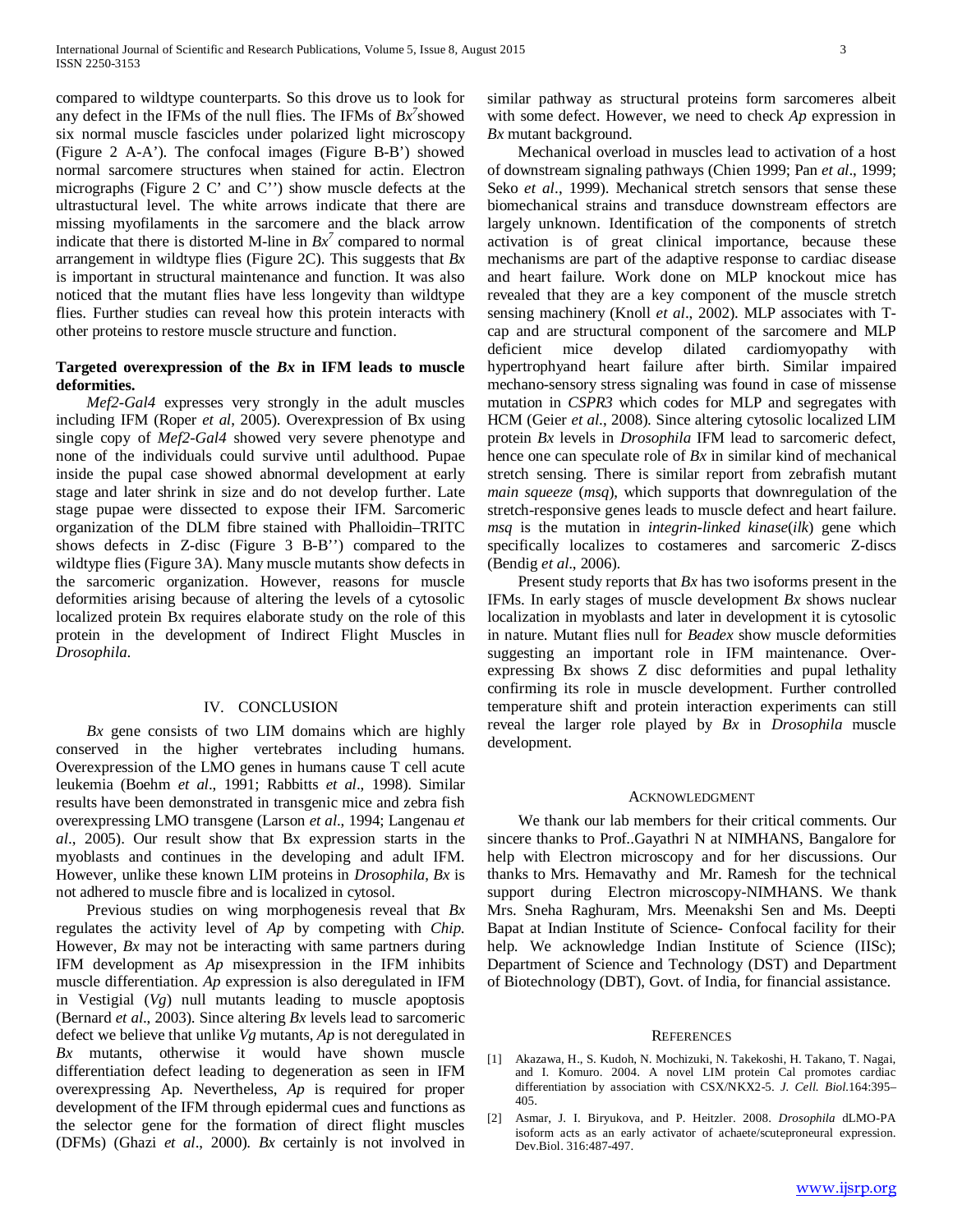- [3] Bate, M, E. Rushton, and D. Currie. 1991. Cells with persistent *twist* expression are the embryonic precursors of adult muscles in *Drosophila. Development*.113:79–89.
- [4] Bendig, G., M. Grimmler, I.G. Huttner, G. Wessels, T. Dahme, S. Just, N. Trano, H.A. Katus, M.C. Fishman, and W. Rottbauer. 2006. Integrin-linked kinase, a novel component of the cardiac mechanical stretch sensor, controls contractility in the zebrafish heart. *Genes. Dev*. 20:2361–2372.
- [5] Bernard, F., A. Lalouette, M. Gullaud, A.Y. Jeantet, R. Cossard, A. Zider, J.F. Ferveur, and J. Silbera. 2003. Control of *apterous*by *vestigial* drives indirect flight muscle development in *Drosophila*. *Dev. Biol.* 260:391-403.
- [6] Boehm, T., L. Foroni, Y. Kaneko, M.F. Perutz, and T.H. Rabbitts. 1991. The rhombotin family of cysteine-rich LIM-domain oncogenes: Distinct members are involved in T-cell translocations to human chromosomes llpl5 and 11p13. *Proc. Nat. Acad. Sci.* 88:4367-4371.
- [7] Chien, K.R. 1999. Stress Pathways and Heart Failure. *Cell*. 98:555–558.
- [8] DeSimone, S., Coelho, C., Roy, S., VijayRaghavan, K., White, K., 1996. ERECT WING, the Drosophila member of a family of DNA binding proteins is required in imaginal myoblasts for flight muscle development. Development 122, 31-39.
- [9] Drummond, D.R., Hennessey, E.S., and J.C Sparrow. 1991. Characterisation of missense mutations in the *Act88F* gene of *Drosophila melanogaster*. *Mol. Gen. Genet*. 226:70-80.
- [10] Fahmy, O.G., and M. Fahmy. 1958. New mutants report.*Dros.Info. Sci*. 32: 67-78.
- [11] Fernandes, J.J., and K. VijayRaghavan. 1993. The development of indirect flight muscle innervation in *Drosophila melanogaster. Development*.118:215–227.
- [12] Fernandes, J.J., M. Bate, and K. VijayRaghavan. 1991. Development of the indirect flight muscles of *Drosophila.Development*. 113:67-77.
- [13] Geier, G., K. Gehmlich, E. Ehler, S. Hassfeld, A. Perrot, K. Hayess, N. Cardim, K. Wenzel, *et al*. 2008. Beyond the sarcomere: CSRP3 mutations cause hypertrophic cardiomyopathy. *Hum. Mol. Gen.* 17:2753–2765.
- [14] Ghazi, A., S. Anant, and K. VijayRaghavan. 2000. Apterous mediates development of direct flight muscles autonomously and indirect flight muscles through epidermal cues. *Development.* 127:5309-5318.
- [15] Joshi, K., S. Lee, B. Lee, J.W. Lee, and S. Lee. 2009. LMO4 controls the balance between excitatory and inhibitory spinal V2 interneurons. *Neuron.* 61:839–851.
- [16] Kadrmas, K.L., and M.C. Beckerle. 2004. The lim domain: from the cytoskeleton to the nucleus. *Nat. rev*. 5:920-931.
- [17] Kairamkonda S., and Nongthomba U (2014) Beadex Function in the Motor Neurons Is Essential for Female Reproduction in *Drosophila melanogaster*. PLoS ONE 9(11): e113003.
- [18] Karlsson, O., S. Thor, T. Norberg, H. Ohlsson, and T. Edlund. 1990. Insulin gene enhancer binding protein Isl-1 is a member of a novel class of proteins containing both a homeo- and a Cys-His domain. *Nature.* 344:879– 882.
- [19] Kasai, M.,J. Guerrero-Santoro, R. Friedman, E.S. Leman, R.H. Getzenberg, and D.B. DeFranco.2003. The Group 3 LIM domain protein paxillin potentiates androgen receptor transactivation in prostate cancer cell lines. *Cancer Res.* 63:4927–4935.
- [20] Knoll, R., M. Hoshijima, H.M. Hoffman, V. Person, I. Lorenzen-Schmidt, M. Bang, *et al*. 2002. Cardiac mechanical stretch sensor machinery involves a Z disc complex that is defective in a subset of human dilated cardiomyopathy. *Cell*. 111:943–955.
- [21] Langenau, D.M., H. Feng, S. Berghmans, J.P. Kanki, J.L. Kutok, and A.T. Look. 2005. Cre-lox-regulated transgenic zebrafish model with conditional myc-induced T cell acute lymphoblastic leukemia. *Proc. Nat. Acad. Sci*. 102:6068–6073.
- [22] Larson, R.C., P. Fisch, T.A. Larson, I. Lavenir, T. Langford, G. King, and T.H. Rabbitts.1994. T cell tumours of disparate phenotype in mice transgenic for Rbtn-2.*Oncogene*.12:3675-3681.
- [23] Lifschytz, E., and M.M. Green. 1979. Genetic identification of dominant overproducing mutations: the *Beadex* gene. *Mol. Gen. Genet*. 171: 153-159.
- [24] Maul, R.S., Y. Song, K.J. Amann, S.C. Gerbin, T.D. Pollard, and D.D. Chang. 2003. EPLIN regulates actin dynamics by crosslinking and stabilizing filaments. *J. Cell Biol.* 160:399–407.
- [25] Milan, M., F.J. Diaz-Benjumea, and S.M. Cohen. 1998. *Beadex*encodes an LMO protein that regulates Apterous LIM–homeodomain activity in *Drosophila* wing development: a model for *LMO* oncogene function. *Genes. Dev*. 12:2912–2920.
- [26] Pan, J., K. Fukuda, M. Saito, J. Matsuzaki, H. Kodama, M. Sano, T. Takahashi, T. Kato, and S. Ogawa. 1999. Mechanical stretch activates the JAK/STAT pathway in rat cardiomyocytes. *Circ. Res.* 84:1127–1136.
- [27] Rabbitts.T.H. 1998.*LMO* T-cell translocation oncogenes typify genes activated by chromosomal translocations that alter transcription and developmental processes *Genes. Dev.* 12:2651–2657.
- [28] Röper, K., Y. Mao, and N.H. Brown. 2005. Contribution of sequence variation in Drosophila actins to their incorporation into actin-based structures in vivo.*J. Cell. Sci*. 118:3937-3948.
- [29] Roy S, and K. VijayRaghavan. 1998. Patterning muscles using organizers: larval muscle templates and adult myoblasts actively interact to pattern the dorsal longitudinal flight muscles of Drosophila. *J. Cell. Biol.*141:1135- 1145.
- [30] Roy, S., L.S. Shashidhara, and K. VijayRaghavan. 1997. Muscles in the *Drosophila* second thoracic segment are patterned independently of autonomous homeotic gene function. *Curr. Biol*. 7:222–227.
- [31] Schmeichel, K. L..and M.C. Beckerle. 1994. The LIM domain is a modular protein-binding interface. *Cell.*79: 211–219.
- [32] Seko, Y., N. Takahashi, M. Shibuya, and Y. Yazaki. 1999. Pulsatile stretch stimulates vascular endothelial growth factor (VEGF) secretion by cultured rat cardiac myocytes. *Biochem.Biophys. Res. Commun.* 254:462–465.
- [33] Shoresh, M., S. Orgad, O. Shmueli, R. Werczberger, D. Gelbaum, S. Abiri and D. Segal. 1998. Overexpression *Beadex*mutations a*. Boil*. and loss-offunction *heldup-a* mutations in *Drosophila* affect the 3'regulatory and coding components, respectively, of the *Dlmo* gene. *Genetics.*150:283–299.
- [34] Sudipto .R and K. Vijayaraghavan 1998. Patterning Muscles Using Organizers: Larval Muscle Templates and Adult Myoblasts Actively Interact to Pattern the Dorsal Longitudinal Flight Muscles of *Drosophila.* J Cell Biol. Jun 1; 141: 1135–1145
- [35] Terman, J.R., T. Mao, R.J. Pasterkamp, H.H. Yu, and A.L. Kolodkin. 2002. MICALs, a family of conserved flavoprotein oxidoreductases, function in plexin-mediated axonal repulsion. *Cell.*109:887–900.
- [36] Thaler, J.P., S.K. Lee, L.W. Jurata, G.N. Gill, and S.L. Pfaff. 2002. LIM factor Lhx3 contributes to the specification of motor neuron and interneuron identity through cell-type-specific protein–protein interactions. *Cell*.110:237–249.
- [37] Tsai, L.T.Y., R.J. Bainton, J. Blau, and U. Heberlein. 2004. *Lmo* mutants reveal a novel role for circadian pacemaker neurons in cocaine-induced behaviors. *PLoS* Biol. 2:12:e408.
- [38] Nongthomba, U. and N.B. Ramachandra. 1999. A direct screen identifies new flight muscle mutants on the *Drosophila* second chromosome. *Genetics.* 153:261-274
- [39] Way, J.C., and M. Chalfie. 1988. *mec-3*, a homeobox-containing gene that specifies differentiation of the touch receptor neurons in *C. elegans*. *Cell*. 54:5–16.
- [40] Zenvirt, S., Y. Nevo-Caspi, S. Rencus-Lazar, and D. Segal. 1999. Drosophila LIM-only is a positive regulator of transcription during thoracic bristle development. *Genetics.* 179:1989–1999.

#### **AUTHORS**

**Jayaram Mohan**, Ph.D student, Department of Studies in Zoology, University of Mysore, Manasagangotri, Mysore, 570 006, India. Email:jmohan80@gmail.com

**Dr. Hena Firdaus,** Former Ph.D student, Molecular

Reproduction, Development and Genetics, Indian Institute of Science, Bangalore – 560012.

**Present Address:** Assistant Professor, Centre for Life Sciences, Central University of Jharkhand, Ranchi, 835 205, India. Email: [hena.firdaus@gmail.com](mailto:hena.firdaus@gmail.com)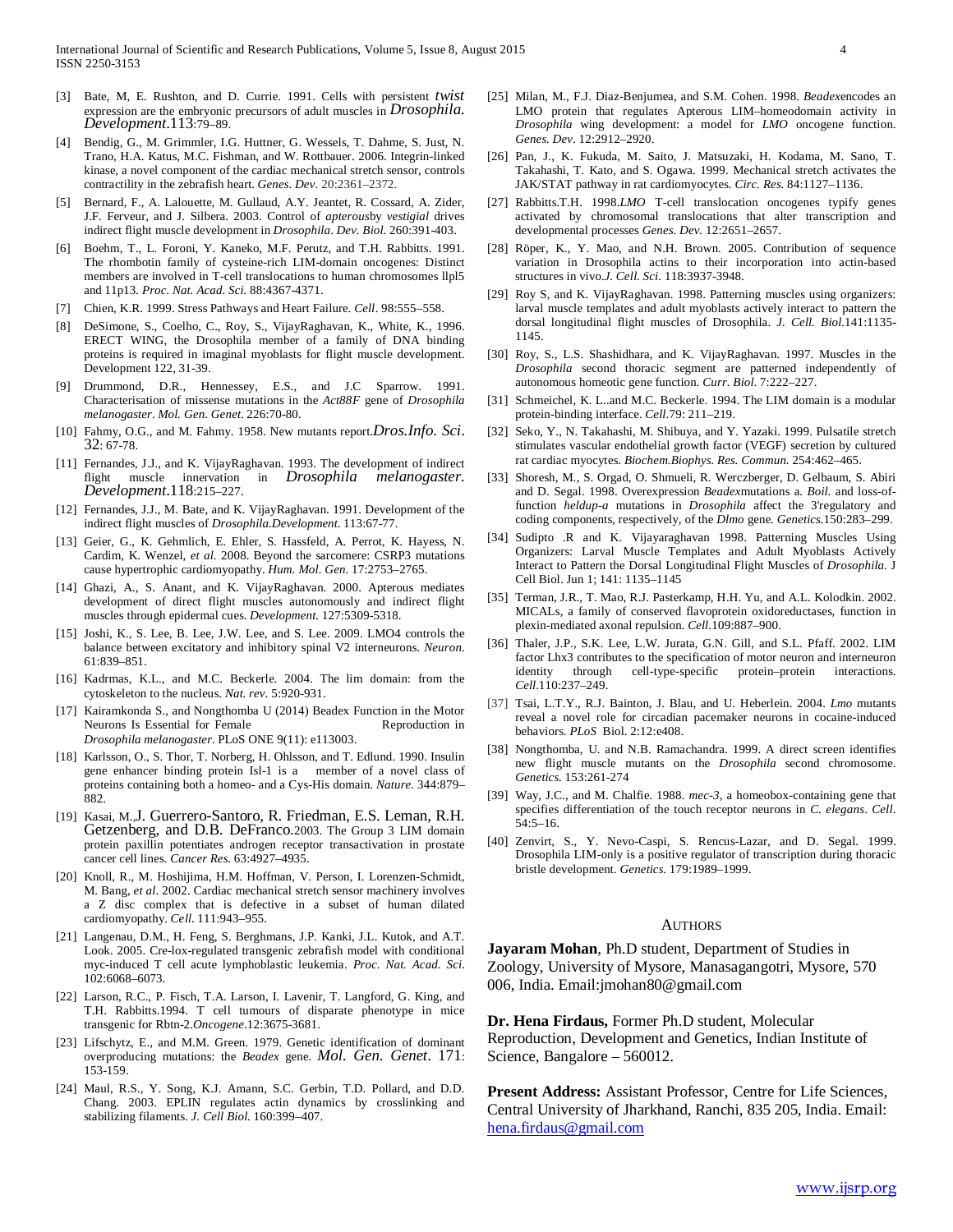# **Correspondence Authors–**

Dr. S.R. Ramesh, Professor, Department of Studies in Zoology, University of Mysore, Manasagangotri, Mysore, 570 006, India. Email: [rameshuom@gmail.com,](mailto:rameshuom@gmail.com) Phone No. 0821-2419779

Dr. Upendra Nongthomba, Associate Professor, Molecular Reproduction, Development and Genetics, Indian Institute of Science, Bangalore – 560012. Email: [upendra@mrdg.iisc.ernet.in,](mailto:upendra@mrdg.iisc.ernet.in) Phone No.080-22933258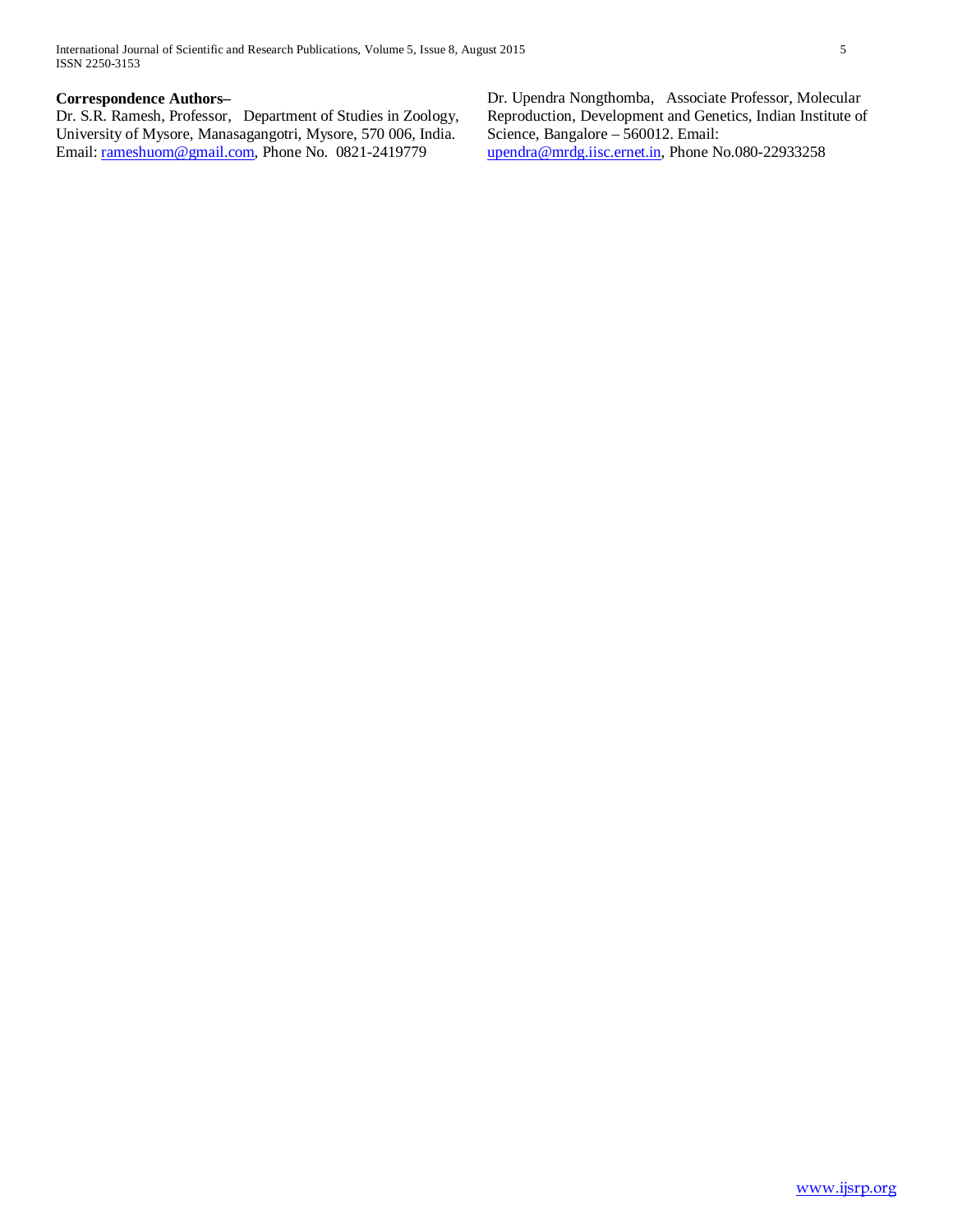International Journal of Scientific and Research Publications, Volume 5, Issue 8, August 2015 6 ISSN 2250-3153



**Figure 1. Expression profile of** *dLMO* **in developing IFM.** (A) RT-PCR from IFM showing expression of both the isoforms of *Bx*. *rp-49* serves as the control. (B-B'') Double antibody staining with Twi and Bx (dLMO) in the wing disc notum showed that both the proteins colocalize in the wing disc myoblasts. Boundary denotes the myoblasts in the notum region (Scale bar~30µm). (C-C'') EWG is transcription factor which specifically localizes in the nucleus. Arrows indicate that Bx localization is less pronounced in nucleus than cytosol of developing IFM. Pupal preparations are of 24hrs APF. (Scale bar~30µm). (D-D") Horizontal section of IFM showing myofibrils arranged in parallel bundles stained with *Phalloidin-TRITC*. *Bx* is not localized in myofibrils but is dispersed along the space between myofibrils and fibres (arrows) (Scale bar 30 $\mu$ m).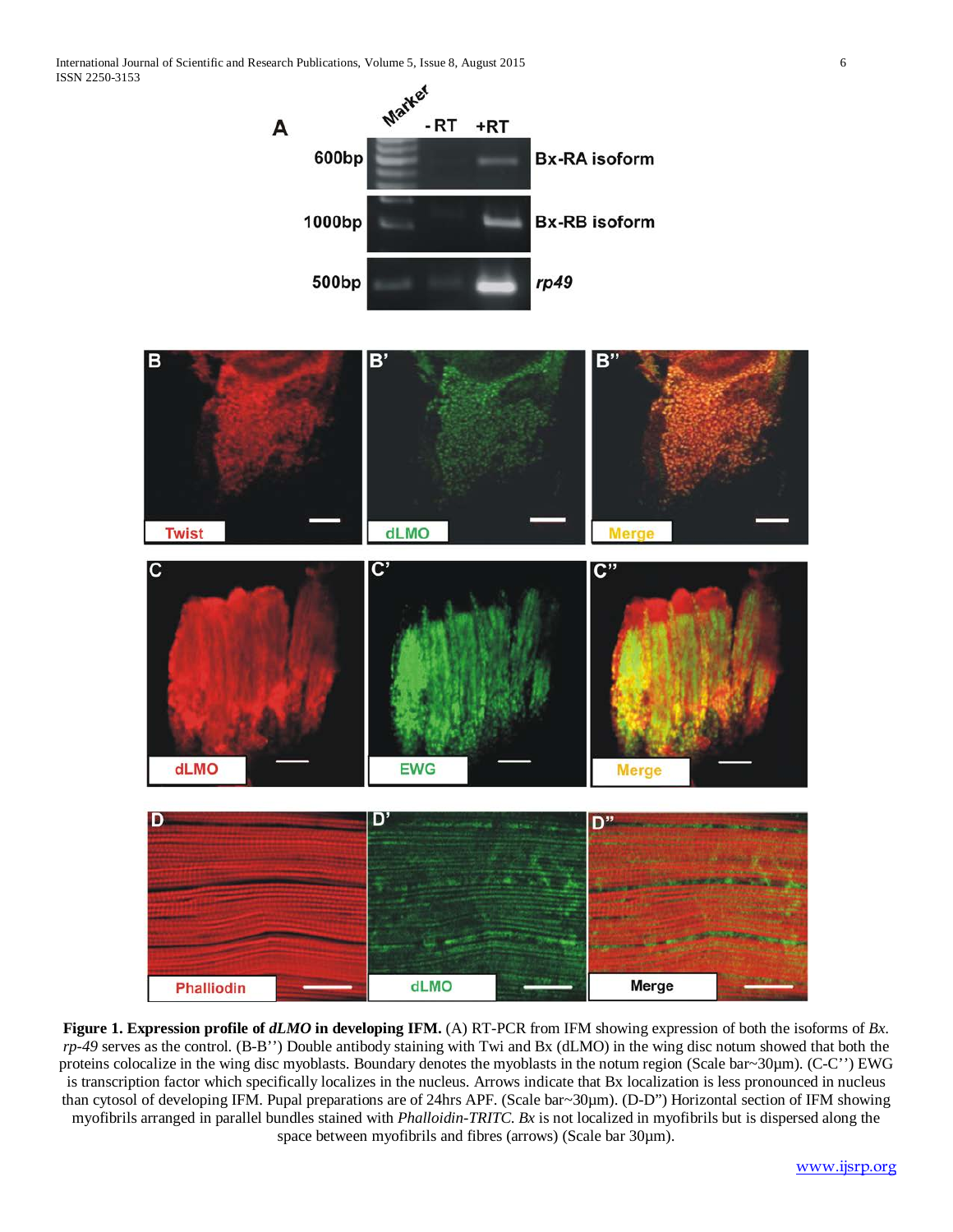

(A-A') Polarized images showing normal IFM of  $w^{1118}(A)$  and  $Bx^7(A')$ . (B-B') Confocal images show normal myofibrillar arrangement in both  $w^{II18}$  (B) and  $Bx^7$  (B'). Muscles are stained with *Phalloidin-TRITC*. (Scale bar~5µm). (C-C'') Electron micrographs show (C') abnormal sarcomeres (white arrows) and (C'') shows disrupted M-line (black arrow) compared to wildtype (C).